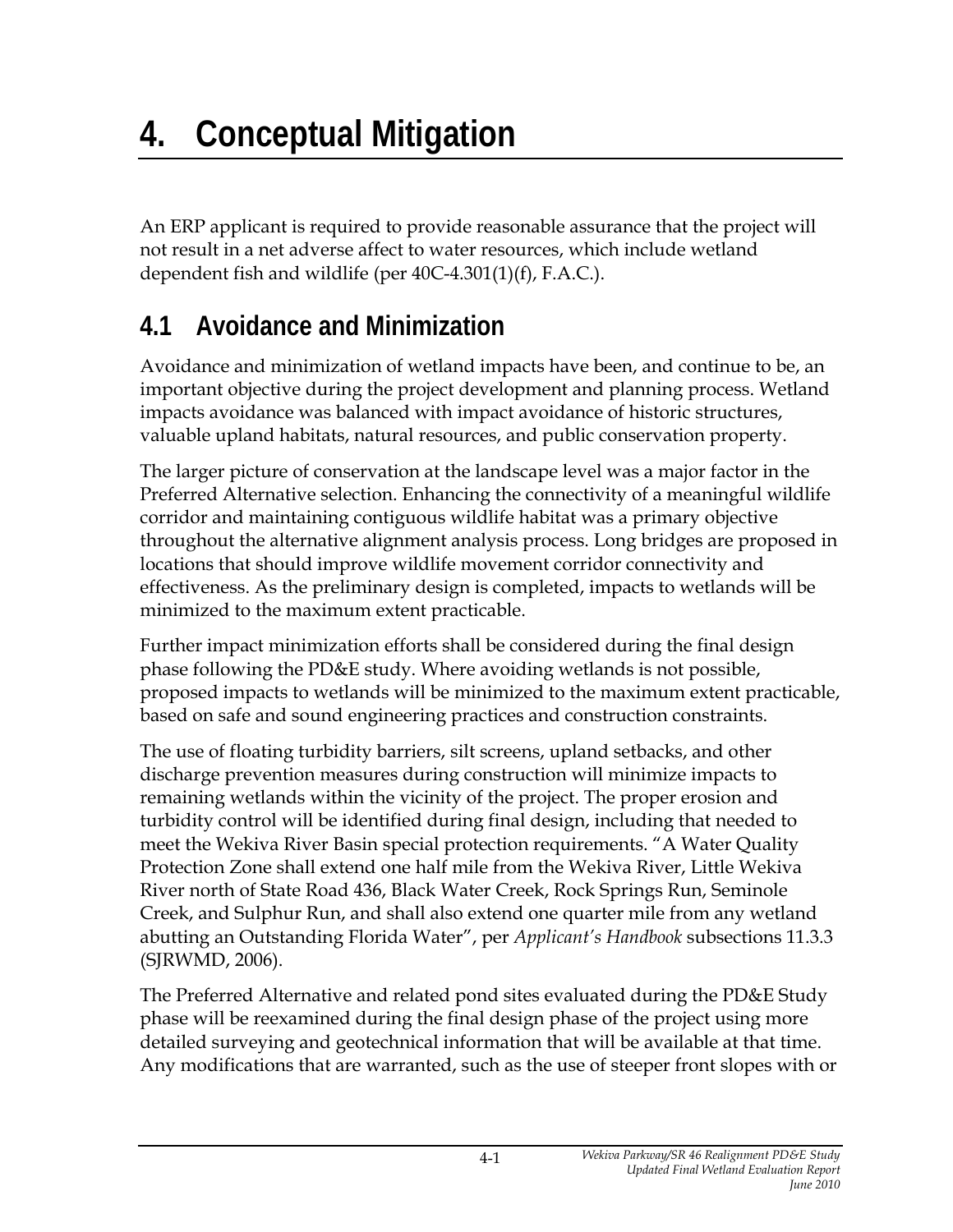without guard rails through wetland areas, will be considered during the final design phase to further reduce wetland impacts.

## **4.2 Compensatory Mitigation**

Freshwater wetland impacts (direct and secondary) that are unavoidable in the construction of this project will be mitigated in part through the use of funding mechanisms established by the state legislature, and in part through the purchase of mitigation bank credits from a permitted bank adjacent to existing SR 46 right-ofway in east Lake County. Also, the *Wekiva Parkway and Protection Act* states that funds expended by FDOT and the Expressway Authority for conservation lands identified in the Act, such as Neighborhood Lakes and the Wekiva River Mitigation Bank (formerly known as New Garden Coal), "shall be eligible as environmental mitigation".

A short excerpt from the executed Multi-Party Settlement Agreement between FDEP (Division of State Lands), FDOT, the Expressway Authority, and the Wekiva River Mitigation Bank, L.L.C. is provided in **Appendix D**. The agreement stipulates that both FDOT and the Expressway Authority shall purchase credits from the mitigation bank in an amount equal to fifty percent (50%) of the wetland mitigation needed by each entity in connection with the construction of their portion of the Wekiva Parkway (SR 429)/SR 46 Realignment project. The agreement also addresses right-of-way for the Wekiva Parkway and provides for a perpetual conservation easement over the mitigation bank property.

The FDOT portion of the Wekiva Parkway (SR 429) project in Lake and Seminole Counties (approximately 73.12 acres of direct wetland impact) could be mitigated under the Central Florida Beltway Mitigation Trust Fund (F.S. 338.250), but the related CR 46A Realignment in Lake County East and the SR 46 Reconstruction and Realignment in Lake County West, as well as the SR 46 widening in Seminole County, are likely to require mitigation (approximately 19.48 acres of direct wetland impact) under Senate Bill 1986, pursuant to Section 373.4137 F.S.

For mitigation of the Expressway Authority portion of Wekiva Parkway (SR 429) in Orange County (approximately 4.96 acres of direct wetland impact), use of the Central Florida Beltway Mitigation Trust Fund (F.S. 338.250) is authorized. The Beltway Trust Fund establishes the collection of environmental mitigation fees for the acquisition of lands and for environmental restoration, or creation of projects, of corresponding regional environmental benefit.

Discussions on the mitigation details for this project will need to be coordinated between the signatory parties to the Multi-Party Settlement Agreement and the permitting agencies. Also, how the environmental mitigation credits available to FDOT and the Expressway Authority (as provided for in the *Wekiva Parkway and Protection Act*) are determined and applied must be discussed and agreed upon.